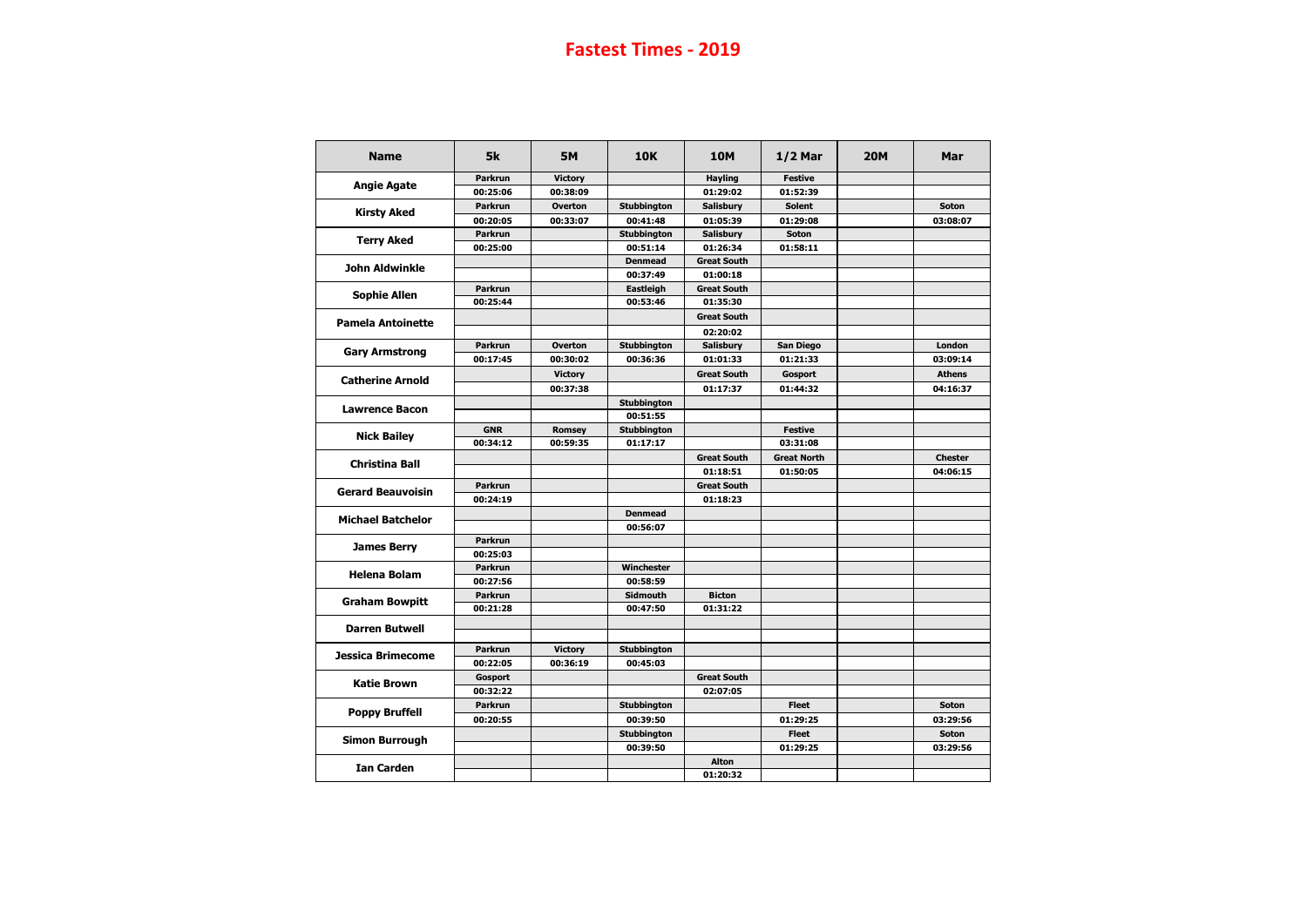| <b>Name</b>              | 5k             | <b>5M</b>      | <b>10K</b>         | <b>10M</b>                   | $1/2$ Mar                                    | <b>20M</b>                                         | Mar                       |
|--------------------------|----------------|----------------|--------------------|------------------------------|----------------------------------------------|----------------------------------------------------|---------------------------|
|                          | <b>Parkrun</b> | <b>Hayling</b> | <b>Stubbington</b> | <b>Salisbury</b>             |                                              |                                                    |                           |
| <b>Adam Chant</b>        | 00:17:39       | 00:30:29       | 00:37:34           | 00:59:59                     |                                              | Wickham<br>02:22:51                                |                           |
|                          | <b>Parkrun</b> |                | <b>Stubbington</b> | <b>Ryde</b>                  | <b>Thorpe</b>                                |                                                    | London                    |
| <b>Matthew Cheyney</b>   | 00:19:50       |                | 00:38:17           | 01:07:16                     | 01:26:00                                     |                                                    | 03:16:38                  |
| <b>Graham Clarke</b>     | <b>Parkrun</b> |                | <b>Netley</b>      | <b>Salisbury</b>             | <b>Fleet</b>                                 |                                                    |                           |
|                          | 00:26:22       |                | 00:53:11           | 01:27:29                     | 01:55:30                                     |                                                    |                           |
|                          | <b>Parkrun</b> |                | Eastleigh          | <b>Salisbury</b>             |                                              |                                                    |                           |
| <b>James Cocksedge</b>   | 00:24:02       |                | 00:49:12           | 01:34:22                     |                                              | Gosport<br><b>Fleet</b><br><b>Fleet</b><br>Gosport |                           |
| <b>Owen Cole</b>         | <b>Parkrun</b> | <b>Victory</b> | <b>Southwick</b>   | <b>Hayling</b>               |                                              |                                                    |                           |
|                          | 00:20:35       | 00:33:01       | 00:46:39           | 01:20:03                     | 01:44:05<br>01:29:35<br>01:59:02<br>01:35:12 |                                                    |                           |
| <b>David Colenutt</b>    | <b>Parkrun</b> | <b>Hayling</b> | <b>Stubbington</b> |                              |                                              |                                                    |                           |
|                          | 00:25:55       | 00:44:40       | 00:58:06           |                              |                                              |                                                    |                           |
| <b>Steven Colmer</b>     |                |                |                    |                              |                                              |                                                    |                           |
| <b>Nick Constable</b>    |                |                |                    |                              |                                              |                                                    |                           |
|                          |                |                |                    |                              |                                              |                                                    |                           |
| <b>Simon Cooper</b>      |                |                | Eastleigh          |                              |                                              |                                                    |                           |
|                          | <b>GRL</b>     |                | 00:44:15           |                              |                                              |                                                    | <b>Soton</b>              |
| <b>Chris Cornwell</b>    |                |                | <b>Stubbington</b> |                              |                                              |                                                    |                           |
|                          | 00:19:20       |                | 00:38:44           |                              |                                              |                                                    | 03:28:59                  |
| <b>Tracey Crank</b>      |                |                |                    | <b>Salisbury</b><br>01:38:50 |                                              |                                                    | <b>London</b><br>05:06:14 |
|                          | <b>Parkrun</b> |                | Lordshill          | <b>Salisbury</b>             |                                              |                                                    |                           |
| <b>Anita Crawley</b>     | 00:25:58       |                | 00:53:33           | 01:34:38                     |                                              |                                                    |                           |
|                          | <b>Parkrun</b> | <b>Hayling</b> | <b>Stubbington</b> | <b>Great South</b>           |                                              |                                                    | <b>Res Run</b>            |
| <b>Hannah Curtis</b>     | 00:21:55       | 00:35:53       | 00:43:40           | 01:11:39                     |                                              |                                                    | 03:36:48                  |
|                          | <b>Parkrun</b> |                |                    |                              |                                              |                                                    |                           |
| <b>Gary Edmonds</b>      | 00:21:02       |                |                    | <b>Hayling</b><br>01:25:30   |                                              |                                                    |                           |
|                          |                | <b>Hayling</b> | <b>Stubbington</b> |                              |                                              |                                                    |                           |
| <b>Christopher Ellis</b> |                | 00:39:38       | 00:51:12           |                              |                                              |                                                    |                           |
|                          | <b>Parkrun</b> |                | <b>Denmead</b>     |                              |                                              |                                                    |                           |
| <b>John Field</b>        | 00:22:32       |                | 00:46:17           |                              |                                              |                                                    |                           |
|                          | <b>Parkrun</b> |                | <b>Denmead</b>     |                              |                                              |                                                    |                           |
| <b>Lauren Field</b>      | 00:27:14       |                | 00:54:10           |                              |                                              |                                                    |                           |
|                          | <b>Parkrun</b> | <b>Hayling</b> | Lordshill          | <b>Salisbury</b>             |                                              |                                                    | <b>London</b>             |
| <b>Kev Gale</b>          | 00:19:49       | 00:32:01       | 00:41:58           | 01:05:43                     |                                              |                                                    | 03:11:42                  |
| <b>Steven Gardener</b>   |                |                |                    |                              |                                              |                                                    |                           |
|                          | <b>Parkrun</b> |                | <b>Knowle</b>      |                              |                                              |                                                    |                           |
| <b>Amy Gaunt</b>         | 00:25:06       |                | 00:51:44           |                              |                                              |                                                    |                           |
| <b>Richard Gray</b>      |                |                |                    |                              |                                              |                                                    |                           |
|                          |                |                |                    |                              |                                              |                                                    |                           |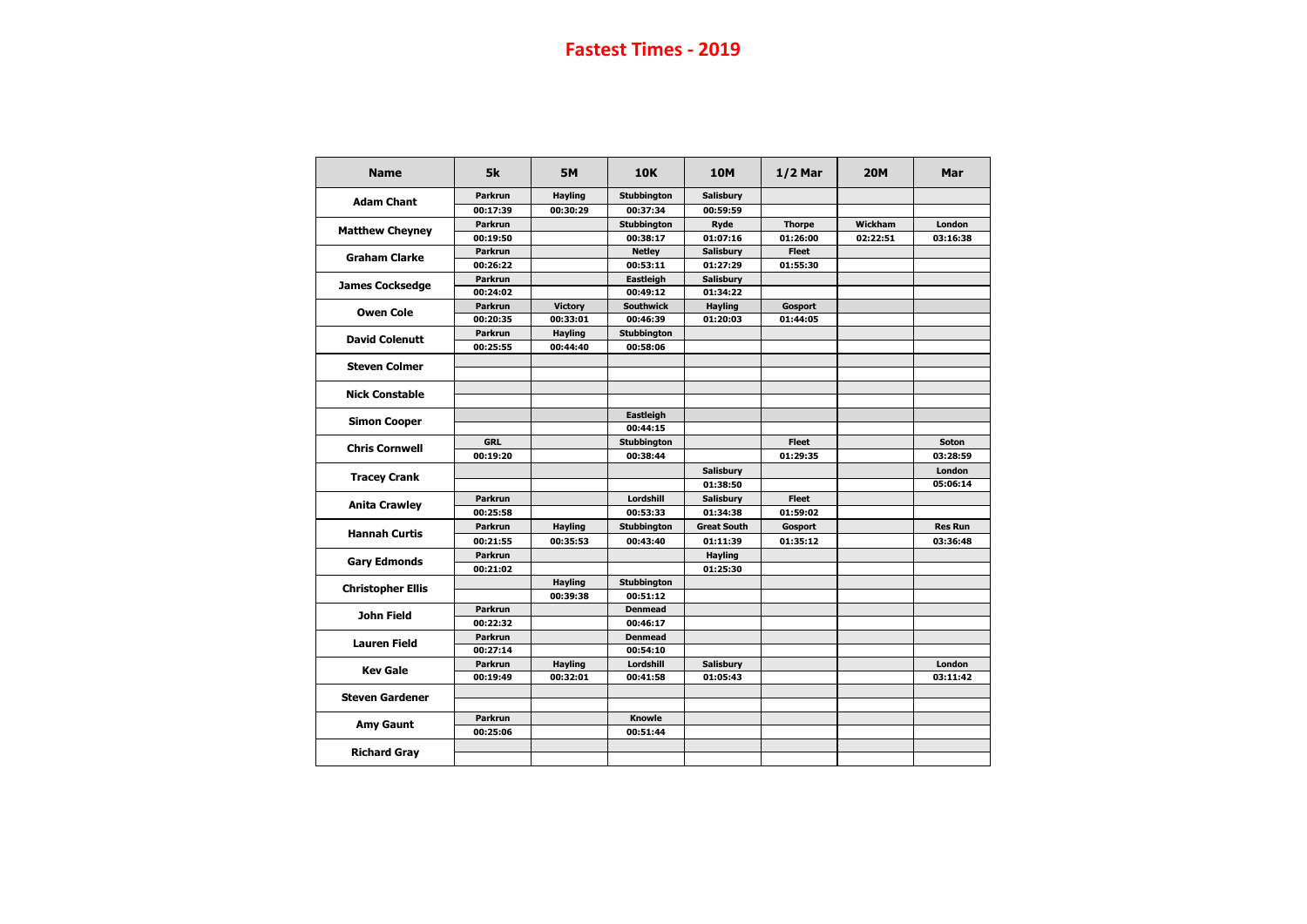| <b>Name</b>             | 5k                    | <b>5M</b>      | <b>10K</b>         | <b>10M</b>         | $1/2$ Mar            | <b>20M</b>     | Mar                |
|-------------------------|-----------------------|----------------|--------------------|--------------------|----------------------|----------------|--------------------|
| <b>Sarah Hadfield</b>   |                       |                |                    |                    | <b>South Downs</b>   |                |                    |
|                         |                       |                |                    |                    | 02:17:52             |                |                    |
| <b>Sasha Harding</b>    | <b>Parkrun</b>        |                |                    |                    |                      |                |                    |
|                         | 00:23:50              |                |                    |                    |                      |                |                    |
| <b>Brian Harris</b>     | <b>Parkrun</b>        | <b>Overton</b> | Lordshill          | <b>Alton</b>       | <b>Solent</b>        | <b>Bramley</b> |                    |
|                         | 00:31:44              | 00:53:41       | 01:04:25           | 01:54:33           | 02:32:30             | 04:29:33       |                    |
| <b>Michael Harrison</b> | <b>Parkrun</b>        | <b>Hayling</b> | Lordshill          | <b>Great South</b> | <b>Solent</b>        |                |                    |
|                         | 00:18:35              | 00:31:01       | 00:38:54           | 01:04:45           | 01:25:38             |                |                    |
| <b>Colin Haynes</b>     | <b>Parkrun</b>        |                |                    | <b>Great South</b> |                      |                |                    |
|                         | 00:23:56              |                |                    | 01:28:58           |                      |                |                    |
| <b>Rory Heard</b>       |                       |                |                    |                    |                      |                |                    |
|                         |                       |                |                    |                    |                      |                |                    |
| <b>Gemma Heggs</b>      | <b>Airport Runway</b> |                |                    |                    | <b>Portsmouth</b>    |                |                    |
|                         | 00:21:28              |                |                    |                    | 01:39:27             |                |                    |
| <b>Roland Hill</b>      | <b>Parkrun</b>        |                | <b>Stubbington</b> |                    |                      |                | <b>Seville</b>     |
|                         | 00:19:51              |                | 00:37:51           |                    |                      |                | 03:07:23           |
| <b>Stuart Hoare</b>     | <b>Parkrun</b>        | <b>Hayling</b> | <b>Stubbington</b> | <b>Salisbury</b>   | <b>Fleet</b>         |                | <b>Manchester</b>  |
|                         | 00:24:55              | 00:39:24       | 00:50:26           | 01:19:41           | 01:49:02             |                | 04:18:03           |
| <b>Trevor Holloway</b>  | <b>Parkrun</b>        |                |                    |                    |                      |                |                    |
|                         | 00:25:11              |                |                    |                    |                      |                |                    |
| <b>Melanie Hunt</b>     | <b>Parkrun</b>        |                |                    |                    |                      |                |                    |
|                         | 00:24:36              |                |                    |                    |                      |                |                    |
|                         | <b>Parkrun</b>        |                | <b>Netley</b>      |                    |                      |                |                    |
| <b>Sean James</b>       | 00:25:57              |                | 00:55:40           |                    |                      |                |                    |
| <b>Slavena Jenson</b>   |                       |                | <b>Hambledon</b>   |                    | <b>Hertfordshire</b> |                | <b>Soton</b>       |
|                         |                       |                | 00:59:03           |                    | 02:05:04             |                | 04:50:23           |
|                         | <b>Parkrun</b>        |                |                    |                    |                      |                |                    |
| <b>Antony Johnson</b>   | 00:33:45              |                |                    |                    |                      |                |                    |
|                         | <b>Parkrun</b>        |                | <b>Stubbington</b> | <b>Great South</b> | <b>Gosport</b>       |                |                    |
| <b>Tillie Johnston</b>  | 00:21:34              |                | 00:44:44           | 01:11:19           | 01:38:03             |                |                    |
|                         | <b>Parkrun</b>        | <b>Victory</b> | <b>Stubbington</b> | <b>Hayling</b>     | <b>Gosport</b>       |                |                    |
| <b>Roger Jones</b>      | 00:20:54              | 00:35:15       | 00:45:04           | 01:19:09           | 01:48:35             |                |                    |
|                         | <b>Lakeside</b>       | <b>Victory</b> | Lordshill          | <b>Hayling</b>     | <b>Solent</b>        |                | <b>Brighton</b>    |
| <b>Ruud Jonkers</b>     | 00:18:14              | 00:29:19       | 00:40:04           | 01:14:10           | 01:33:21             |                | 03:37:52           |
|                         |                       | <b>Overton</b> |                    | <b>Hayling</b>     | Gosport              |                | <b>Bournemouth</b> |
| <b>Del King</b>         |                       | 00:36:58       |                    | 01:17:28           | 01:44:01             |                | 04:00:54           |
|                         |                       | Overton        |                    | <b>New Forest</b>  | <b>Solent</b>        |                |                    |
| <b>Lee King</b>         |                       | 00:40:58       |                    | 01:28:28           | 01:55:04             |                |                    |
|                         | <b>Parkrun</b>        |                |                    |                    |                      |                |                    |
| <b>Tony Laurenson</b>   | 00:25:12              |                |                    |                    |                      |                |                    |
|                         | <b>Parkrun</b>        | <b>Victory</b> | <b>Southwick</b>   | <b>Hayling</b>     | Gosport              |                |                    |
| <b>Bekki Leaves</b>     | 00:23:40              | 00:37:10       | 00:50:02           | 01:21:03           | 01:48:52             |                |                    |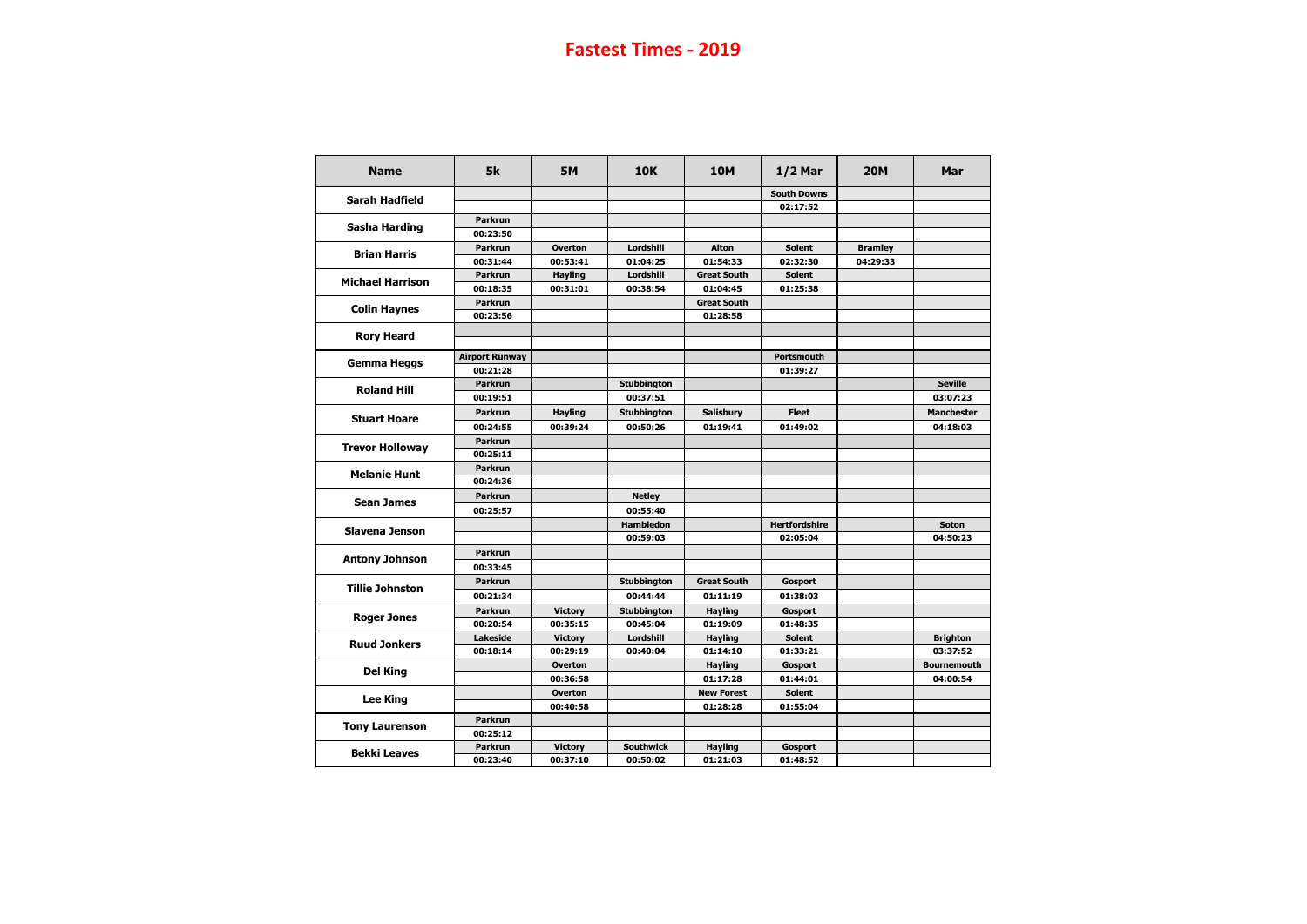| <b>Name</b>                | 5k                 | <b>5M</b>      | <b>10K</b>         | <b>10M</b>         | $1/2$ Mar                                                                                                                                                                   | <b>20M</b>     | <b>Mar</b>        |
|----------------------------|--------------------|----------------|--------------------|--------------------|-----------------------------------------------------------------------------------------------------------------------------------------------------------------------------|----------------|-------------------|
|                            | <b>Parkrun</b>     | <b>Victory</b> | <b>Wyvern</b>      | <b>Salisbury</b>   | <b>Reading</b>                                                                                                                                                              | <b>Datchet</b> | <b>Liverpool</b>  |
| <b>Matthew Madill</b>      | 00:18:24           | 00:33:07       | 00:39:07           | 01:04:15           | 01:28:41                                                                                                                                                                    | 02:31:38       | 03:21:05          |
|                            | <b>Parkrun</b>     |                |                    |                    |                                                                                                                                                                             |                |                   |
| <b>Peter Maisey</b>        | 00:32:04           |                |                    |                    |                                                                                                                                                                             |                |                   |
| <b>John Malthouse</b>      | <b>Parkrun</b>     |                | <b>Stubbington</b> | <b>Ryde</b>        | <b>Solent</b>                                                                                                                                                               |                |                   |
|                            | 00:21:19           |                | 00:42:59           | 01:14:27           | 01:44:41                                                                                                                                                                    |                |                   |
| <b>Julian Manning</b>      | <b>Parkrun</b>     |                | Stubbington        | <b>Salisbury</b>   | Gosport                                                                                                                                                                     |                | London            |
|                            | 00:16:46           |                | 00:33:52           | 00:55:55           | 01:18:21                                                                                                                                                                    |                | 02:51:24          |
| <b>Natalie March</b>       |                    |                |                    | <b>Hayling</b>     |                                                                                                                                                                             |                |                   |
|                            |                    |                |                    | 01:33:13           |                                                                                                                                                                             |                |                   |
| <b>Lee Mawson</b>          | <b>GRL</b>         |                |                    |                    | <b>Soton</b>                                                                                                                                                                |                |                   |
|                            | 00:19:17           |                |                    |                    | 01:30:16                                                                                                                                                                    |                |                   |
|                            | <b>Parkrun</b>     |                | <b>Denmead</b>     | <b>Great South</b> | <b>Solent</b><br>01:49:19<br><b>Solent</b><br>01:38:45<br><b>Fleet</b><br>01:38:03<br>Gosport<br>01:55:17<br><b>Bournemouth</b><br>02:04:52<br><b>San Diego</b><br>01:41:01 |                |                   |
| <b>Graeme McCartney</b>    | 00:27:05           |                | 00:51:20           | 01:24:17           |                                                                                                                                                                             |                |                   |
|                            | <b>Lakeside</b>    | <b>Victory</b> | <b>Stubbington</b> | <b>Hayling</b>     |                                                                                                                                                                             |                |                   |
| <b>Gary McCawley</b>       | 00:23:21           | 00:37:12       | 00:47:50           | 01:19:26           |                                                                                                                                                                             |                |                   |
|                            | <b>Parkrun</b>     |                | <b>Stubbington</b> |                    |                                                                                                                                                                             |                |                   |
| <b>Martin McKinlay</b>     | 00:19:04           |                | 00:40:44           |                    |                                                                                                                                                                             |                |                   |
| <b>Alan McVittie</b>       | <b>Lakeside</b>    | <b>Victory</b> | <b>Stubbington</b> | <b>Salisbury</b>   |                                                                                                                                                                             |                |                   |
|                            | 00:20:50           | 00:34:40       | 00:42:25           | 01:12:23           |                                                                                                                                                                             |                |                   |
|                            | <b>Parkrun</b>     |                |                    |                    |                                                                                                                                                                             |                |                   |
| <b>Peter Murphy</b>        | 00:26:21           |                |                    |                    |                                                                                                                                                                             |                |                   |
|                            | <b>Great South</b> | <b>Overton</b> | <b>Barns Green</b> | <b>Great South</b> |                                                                                                                                                                             |                |                   |
| <b>Rich Murphy</b>         | 00:16:40           | 00:28:04       | 00:35:55           | 00:57:26           |                                                                                                                                                                             |                |                   |
| <b>Dave Middleton</b>      |                    |                |                    |                    |                                                                                                                                                                             |                |                   |
|                            |                    |                |                    |                    |                                                                                                                                                                             |                |                   |
| <b>Nicholas Minter</b>     | <b>Parkrun</b>     |                | <b>Stubbington</b> |                    |                                                                                                                                                                             |                |                   |
|                            | 00:20:13           |                | 00:43:48           |                    |                                                                                                                                                                             |                |                   |
|                            |                    |                | Wickham            | <b>Hayling</b>     |                                                                                                                                                                             |                |                   |
| <b>Rob Moore</b>           |                    |                | 00:43:55           | 01:12:28           |                                                                                                                                                                             |                |                   |
|                            | <b>Gosport</b>     |                |                    | <b>Great South</b> |                                                                                                                                                                             |                |                   |
| <b>Rose Morris</b>         | 00:32:23           |                |                    | 02:07:05           |                                                                                                                                                                             |                |                   |
|                            | <b>Parkrun</b>     |                |                    |                    |                                                                                                                                                                             |                | <b>Portsmouth</b> |
| <b>Claire Parfitt</b>      | 00:23:57           |                |                    |                    |                                                                                                                                                                             |                | 04:24:55          |
|                            | <b>Parkrun</b>     |                |                    | <b>Great South</b> |                                                                                                                                                                             |                |                   |
| <b>Martin Parfitt</b>      | 00:20:46           |                |                    | 01:06:17           |                                                                                                                                                                             |                |                   |
|                            | <b>Parkrun</b>     | <b>Victory</b> | Lordshill          | <b>Salisbury</b>   |                                                                                                                                                                             |                |                   |
| <b>Jenny Parks</b>         | 00:30:54           | 00:41:34       | 00:53:24           | 01:27:06           |                                                                                                                                                                             |                |                   |
| <b>Rachael Peach</b>       | <b>Clanfield</b>   | <b>Hayling</b> | <b>Alresford</b>   | <b>Great South</b> |                                                                                                                                                                             |                |                   |
|                            | 00:29:02           | 00:43:07       | 00:57:40           | 01:36:08           |                                                                                                                                                                             |                |                   |
|                            |                    |                | Goodwood           |                    |                                                                                                                                                                             |                |                   |
| <b>Catie Pettit</b>        |                    |                | 00:52:52           |                    |                                                                                                                                                                             |                |                   |
|                            | <b>Parkrun</b>     | <b>Overton</b> | <b>Stubbington</b> | <b>Salisbury</b>   |                                                                                                                                                                             |                |                   |
| <b>Lisa-Marie Peckover</b> | 00:21:57           | 00:36:54       | 00:44:59           | 01:14:05           |                                                                                                                                                                             |                |                   |
|                            |                    |                |                    |                    |                                                                                                                                                                             |                |                   |
| <b>Mark Pelley</b>         |                    |                |                    |                    |                                                                                                                                                                             |                |                   |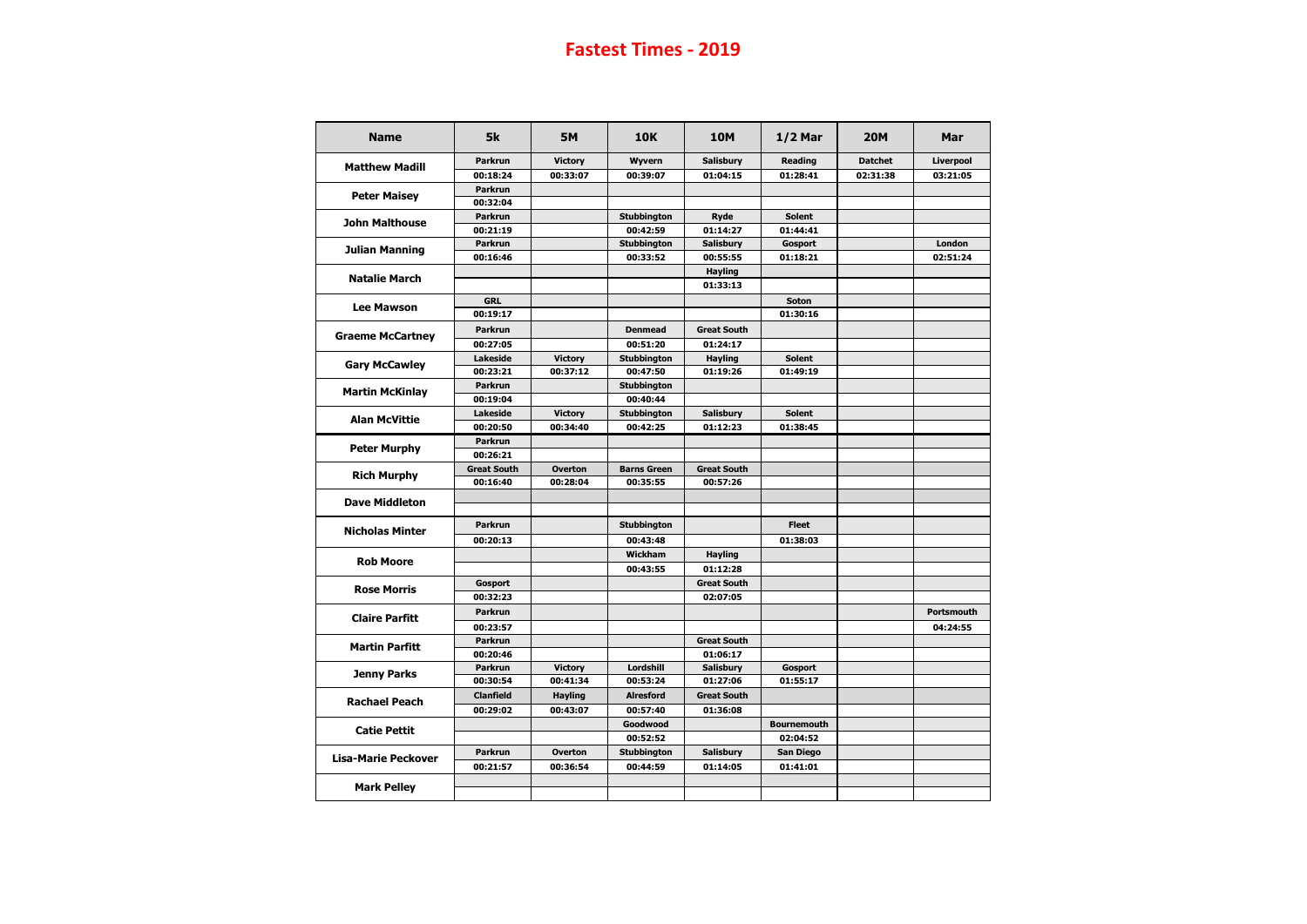| <b>Name</b>               | 5k                         | <b>5M</b>      | <b>10K</b>                     | <b>10M</b>              | $1/2$ Mar      | <b>20M</b> | <b>Mar</b>        |
|---------------------------|----------------------------|----------------|--------------------------------|-------------------------|----------------|------------|-------------------|
| <b>Christine Perrior</b>  |                            |                |                                | <b>Great South</b>      | <b>Gosport</b> |            |                   |
|                           |                            |                |                                | 01:54:17                | 02:31:41       |            |                   |
| <b>Darren Phillips</b>    | <b>Parkrun</b>             |                | <b>Wyvern</b>                  | <b>Ryde</b>             | <b>Festive</b> |            | <b>Loch Ness</b>  |
|                           | 00:21:35                   |                | 00:45:50                       | 01:17:02                | 01:48:06       |            | 04:36:46          |
|                           |                            |                | <b>Wickham</b>                 | <b>Great South</b>      |                |            |                   |
| <b>Joe Pymont</b>         |                            |                | 00:59:10                       | 01:43:15                |                |            |                   |
|                           | <b>GRL</b>                 |                |                                |                         |                |            |                   |
| <b>John Rattley</b>       | 00:35:47                   |                |                                |                         |                |            |                   |
|                           | <b>Parkrun</b>             |                |                                |                         |                |            |                   |
| <b>Sue Rattley</b>        | 00:31:33                   |                |                                |                         |                |            |                   |
|                           | <b>Parkrun</b>             |                |                                |                         |                |            |                   |
| <b>Kev Raymond</b>        | 00:21:51                   |                |                                |                         |                |            |                   |
|                           | <b>Parkrun</b>             |                | <b>Arundel</b>                 | <b>Ryde</b>             |                |            | <b>Breckland</b>  |
| <b>Julia Revill</b>       | 00:31:07                   |                | 01:31:14                       | 01:50:11                |                |            | 05:50:00          |
|                           | <b>R'berance</b>           | <b>Victory</b> | <b>Netley</b>                  | <b>Great South</b>      | <b>Fleet</b>   |            | London            |
| <b>Suzanne Richardson</b> | 00:22:47                   | 00:35:38       | 00:45:37                       | 01:14:35                | 01:38:46       |            | 03:41:20          |
|                           | <b>Parkrun</b>             |                |                                |                         |                |            |                   |
| <b>Shaun Robinson</b>     | 00:23:42                   |                |                                |                         |                |            |                   |
|                           |                            |                |                                | <b>Great South</b>      |                |            |                   |
| <b>John Rogers</b>        |                            |                |                                | 01:14:10                |                |            |                   |
|                           | <b>Parkrun</b>             |                |                                | <b>Great South</b>      |                |            |                   |
| <b>Peter Roper</b>        | 00:20:32                   |                |                                | 01:09:25                |                |            |                   |
|                           |                            |                |                                |                         |                |            | <b>Portsmouth</b> |
| <b>Sally Rowe</b>         |                            |                |                                | 01:23:34                | 01:44:13       |            | 04:24:53          |
|                           | <b>Parkrun</b>             |                |                                |                         |                |            |                   |
| <b>Dennis Sanderson</b>   |                            |                |                                |                         |                |            |                   |
|                           | 00:30:52                   |                |                                |                         |                |            |                   |
| <b>Charlotte Saunders</b> |                            |                |                                | <b>Great South</b>      |                |            |                   |
|                           |                            |                |                                | 01:37:01                |                |            |                   |
| <b>Paul Saunders</b>      | <b>GRL</b>                 |                |                                |                         |                |            |                   |
|                           | 00:20:40                   |                |                                |                         |                |            |                   |
|                           | <b>Parkrun</b>             |                |                                |                         |                |            |                   |
| <b>Sara Saunders</b>      | 00:24:39                   |                |                                |                         |                |            |                   |
|                           | <b>Parkrun</b>             |                | <b>Stubbington</b>             |                         | <b>Fleet</b>   |            |                   |
| <b>Martin Shaw</b>        | 00:22:00                   |                | 00:44:55                       |                         | 02:25:32       |            |                   |
|                           | <b>GR Local</b>            | <b>Victory</b> | <b>Stubbington</b>             | <b>Salisbury</b>        | Gosport        |            |                   |
| <b>Daniel Shawyer</b>     | 00:19:14                   | 00:32:32       | 00:39:22                       | 01:07:41                | 01:29:41       |            |                   |
|                           | <b>Parkrun</b>             |                |                                |                         |                |            |                   |
| <b>Nicola Sibley</b>      | 00:26:24                   |                |                                |                         |                |            |                   |
|                           |                            |                |                                |                         |                |            |                   |
|                           |                            |                |                                |                         |                |            |                   |
| <b>Alasdair Skelley</b>   | <b>Parkrun</b>             |                |                                |                         |                |            |                   |
|                           | 00:22:05                   |                |                                |                         |                |            |                   |
| <b>Nat Southgate</b>      |                            |                | <b>Goring</b>                  |                         |                |            |                   |
|                           | <b>Parkrun</b>             | <b>Hayling</b> | 00:56:06<br><b>Stubbington</b> | <b>Salisbury</b>        |                |            |                   |
| <b>Dan Starkey</b>        |                            |                |                                |                         |                |            |                   |
| <b>Liz Steward</b>        | 00:19:33<br><b>Parkrun</b> | 00:32:15       | 00:41:02<br><b>Stubbington</b> | 01:05:12<br><b>Ryde</b> | <b>Fleet</b>   | Wickham    |                   |